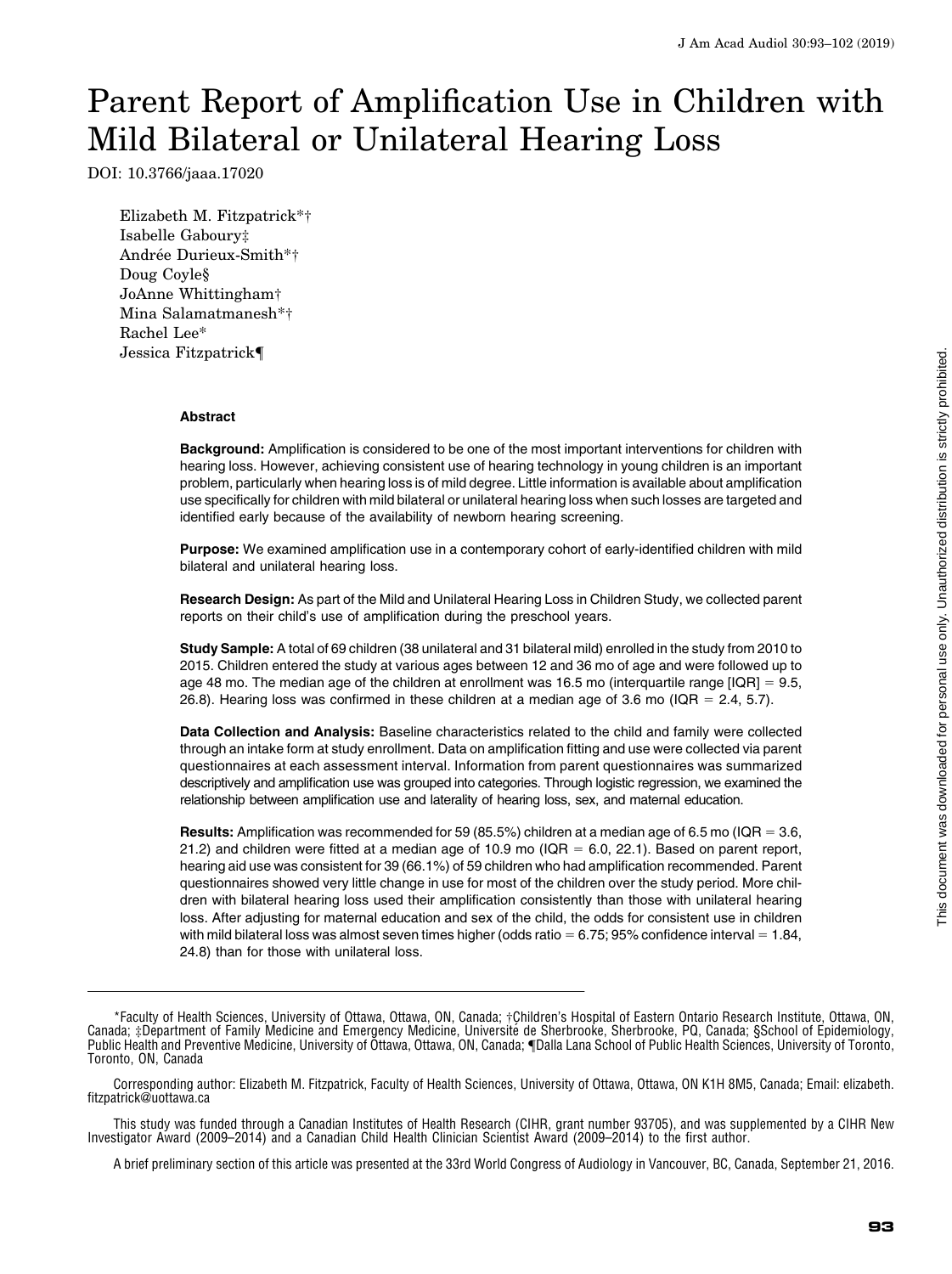Conclusions: Although 85.5% of children with mild bilateral or unilateral hearing loss received amplification recommendations, only two-thirds achieved consistent use by age 3–4 yr based on parent report. Children with mild bilateral loss were more likely to use amplification during the preschool years than those with unilateral loss.

Key Words: amplification, children, hearing aids, mild hearing loss, unilateral hearing loss

Abbreviations:  $Cl =$  confidence interval;  $IQR =$  interguartile range; MUHL  $=$  mild bilateral and unilateral hearing loss;  $OR = odds$  ratio

#### INTRODUCTION

The first intervention tool available for most children with permanent hearing loss is appropriate<br>amplification. As proposed by Tomblin et al (2015),<br>amplification use may be one of the important moderators dren with permanent hearing loss is appropriate amplification. As proposed by Tomblin et al (2015), amplification use may be one of the important moderators of the negative impact of hearing loss on auditory and communication development outcomes. Although amplification is the standard care for children with moderate and greater hearing loss, decisions and follow-up for children with bilateral mild or unilateral loss (frequently referred to as minimal hearing loss) have been less certain (McKay et al, 2008; Fitzpatrick et al, 2010; 2014; Bagatto and Tharpe, 2014; Bagatto et al, 2016). There is a lack of evidence about the effectiveness and use of hearing aids or any intervention for these children, resulting in some universal hearing screening programs setting the target definition for screening at moderate hearing loss (Wood et al, 2015). However, in programs where mild hearing loss is targeted, the age of diagnosis has been substantially reduced from school age to  $\leq 1$  to 2 yr of age (Fitzpatrick et al, 2014; Ghogomu et al, 2014), leading to earlier intervention with amplification.

The problems related to mild bilateral and unilateral hearing loss (MUHL) from a hearing perspective and consequently, the reasons for consideration of amplification are different. Unilateral loss results in a binaural hearing deficit, which leads to difficulty with localization and listening in noise, whereas mild bilateral loss results in a reduction in access to soft speech, which also affects speech understanding particularly in the presence of noise. Despite these fundamental differences in the disorders, many of the problems children experience academically and in communication as well as the challenges relative to amplification use reported in the literature are remarkably similar (Porter et al, 2016). In our qualitative interviews with parents of preschool children, which included 11 with unilateral and 9 with mild bilateral loss, parents' discussions of the challenges, doubts, and questions around the need for and use of amplification were strikingly similar (Fitzpatrick et al, 2016).

Although guidelines for pediatric amplification are well-established for hearing loss of moderate degree and greater (King, 2010; AAA, 2013; Bagatto et al, 2016), there is some uncertainty about the benefits of amplification for children with mild loss or unilateral loss. This uncertainty results frequently in consideration of hearing aids on a case-by-case basis for these children (McKay et al, 2008; Bagatto and Tharpe, 2014). The overwhelming majority of children with milder losses are eventually fitted with hearing aids although the gap between diagnosis and amplification recommendation is longer than for those with more severe loss (Fitzpatrick et al, 2010; 2014; Walker, Holte, et al, 2015). Furthermore, considerable clinical indecision and inconsistent hearing aid use have been reported, suggesting nonuse or inconsistent use in 30– 50% of these children (Davis et al, 2001; Reeve, 2005; Fitzpatrick et al, 2010; 2014). However, most of these data are from children who did not undergo newborn hearing screening and were identified later in childhood. More recent data from a longitudinal study that included results for 38 children with mild bilateral loss showed that about 37% of the children used their hearing aids on a full-time basis ( $>8.3$  hr per day), 40% were part-time users, and 23% did not use them (Walker, Holte, et al, 2015). There seems to be a tendency to amplify the overwhelming majority of children with mild bilateral or unilateral loss eventually; that is, there are perceived benefits from amplification (Fitzpatrick et al, 2017). However, further research is needed to determine the advantages of amplification for this clinical population and to assist in establishing best practices.

Recent research investigating hearing aid use either through data logging in digital hearing aids or using parent report has drawn attention to the challenges in achieving consistent amplification use in young children across the full spectrum of severity of hearing loss (Jones and Launer, 2011; Walker et al, 2013; Muñoz and Hill, 2015; Muñoz et al, 2015; Walker, McCreery, et al, 2015). Jones and Launer (2011) reported an average of 5.5 hr per day of hearing aid use based on objective data logging records for approximately 5,000 children from birth to 19 yr of age in the United States with 40% of children in the  $0-4$  yr age range achieving  $\leq 4$  hr daily hearing aid use. More recently, Muñoz et al  $(2015)$ , in a survey of 37 families of young children at a mean age of 22 mo, found that parents reported  $<$ 5 hr of daily hearing aid use for 31% of children. Using both data logging and parent report data, Walker, McCreery, et al (2015) found substantially higher average hours of use of 10.6 hr (parent report) and 8.4 hr (data logging) per day for 290 children (age 6 mo to 7 yr at start of study) followed in a longitudinal study. The preschool children with visits documented from 2 to 4 yr of age had an average of 7.6 parent-reported hours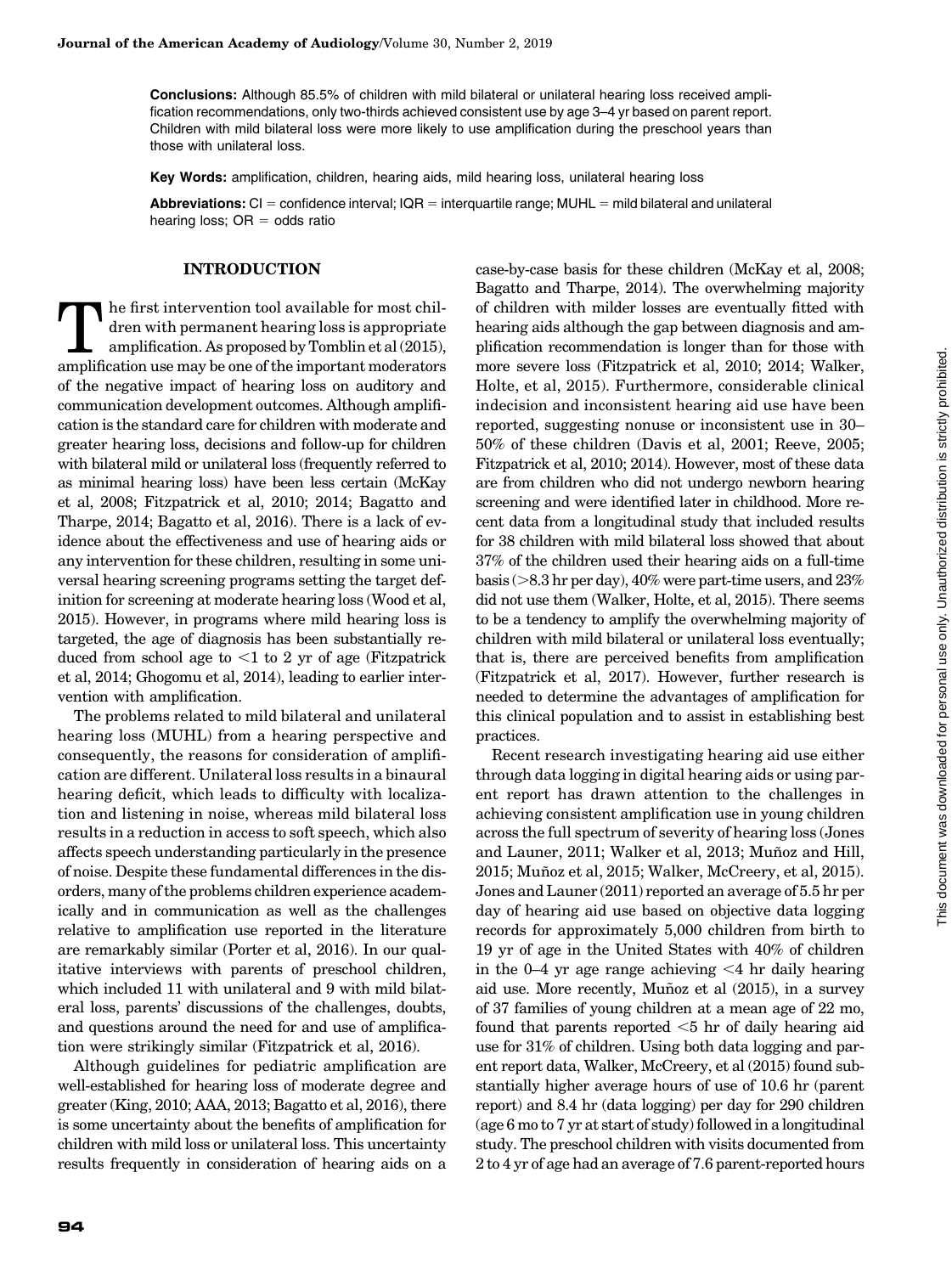of amplification use and 79% wore their hearing aids  $>8$  hr daily over the study (up to 6 yr of age).

There is also evidence that hearing aid use varies widely depending on factors such as the listening context, age of the child, degree of hearing loss, and socioeconomic status (Moeller et al, 2009; Walker et al, 2013; Walker, McCreery, et al, 2015; Muñoz et al, 2016). In children with mild to moderate hearing loss, Moeller et al (2009) found that only two of seven parents reported that they established consistent hearing aid use in multiple listening environments before 2 yr of age. Similarly, Muñoz et al  $(2015)$  reported that car rides were particularly problematic for parents. In some studies, children with milder degrees of hearing loss showed greater vulnerability to less hearing aid use (Walker et al, 2013; Muñoz et al, 2014; 2016). For example, in a  $2013$  study on the same cohort described earlier (n = 272, mean age of 40.51 mo), Walker et al (2013) found that more hearing aid use was related to older age, poorer hearing, and higher maternal education level. Children with hearing loss  $< 50$  dB HL used hearing aids about one hr less daily (9.95 compared with 11.12 parent-reported hours per day) than those with  $>50$  dB loss. However, in their 2015 study, an examination of factors affecting hearing aid use trends did not show any association with severity of hearing loss or maternal education for the preschool group  $(n =$ 125; Walker, McCreery, et al, 2015).

Taken together, these studies point to the challenges associated with early amplification use, which is an essential component of intervention in pediatric hearing care. However, there is still relatively limited information about the specific population of children with mild hearing loss or unilateral loss and their amplification use in the current context of screening and early intervention. Yet, combining mild bilateral and unilateral loss, these children now account for 40–50% of children identified with permanent hearing loss during the preschool years (Fitzpatrick et al, 2014; Barreira-Nielsen et al, 2016). The purpose of this study was to examine hearing aid use in a contemporary cohort of children who were diagnosed with mild bilateral or unilateral hearing loss following the implementation of newborn hearing screening. We also sought to identify factors that influence hearing aid use.

## METHODS

#### Design and Setting

The MUHL study is a multicenter longitudinal cohort study investigating developmental outcomes in preschool-age children with mild bilateral or unilateral hearing loss. As part of the study, we collected information from parents on amplification recommendations and use.

Definitions for mild and unilateral hearing loss for this study were adapted from the National Workshop on Mild Bilateral and Unilateral Hearing Loss (2005): mild bilateral hearing loss—average pure-tone air conduction thresholds (at 0.5, 1, and 2 kHz) between 20 and 40 dB HL or thresholds  $>25$  dB HL at two or more frequencies greater than 2 kHz; unilateral hearing loss—hearing loss in one ear only with a pure-tone average  $\geq$ 20 dB HL or  $>$ 25 dB at two or more frequencies greater than 2 kHz. In this study, we categorized children as mild bilateral based on hearing levels in the better ear.

In 2002, a province-wide universal newborn hearing screening program, which involves screening, early communication development, and parent support was implemented in the province of Ontario, Canada, a province of approximately 11 million people (Hyde et al, 2004). The program includes MUHL in the target disorder. In the Ontario program, children referred from screening undergo diagnostic assessment at a designated pediatric audiology program. Children who have hearing loss confirmed are seen by an otolaryngologist to confirm permanent hearing loss and to receive medical clearance for hearing technology, if applicable. Parents make an informed choice about hearing technology and other intervention options such as therapy (Brown and Mackenzie, 2005). Children continue audiological follow-up at 3 and 6 mo intervals, respectively, during the first and second year of amplification followed by annual visits for the first 6 yr (OMCYS, 2014). Frequency of therapy is determined by the child's intervention program. All services are publicly funded.

## Participants

Inclusion criteria for enrolment in the MUHL study included (a) less than age 3 yr at study enrollment, (b) permanent mild bilateral (better ear) or unilateral hearing loss, (c) congenital or early onset hearing loss (before age 6 mo), and (d) English as one of the languages spoken at home. Children with auditory neuropathy spectrum disorder were excluded from the study as well as those with a diagnosis of severe developmental delay based on the requirement to complete multiple spoken language assessments.

Families were enrolled from 2010 to 2015 in the longitudinal project and were recruited through their clinical providers from three regions in Ontario (Ottawa, Toronto, and Southern Ontario). Recruitment took place at several different sites, and we were unable to collect information on how many families were approached. Children entered the study at various ages between 12 and 36 mo and were followed up to age 4 yr. The study received ethics approval from the Children's Hospital of Eastern Ontario (#09-64 $\times$ ) Research Institute (main study site) and the University of Ottawa (#H10-09-11), and met ethics requirements for all of the clinical programs that invited families to participate in the study.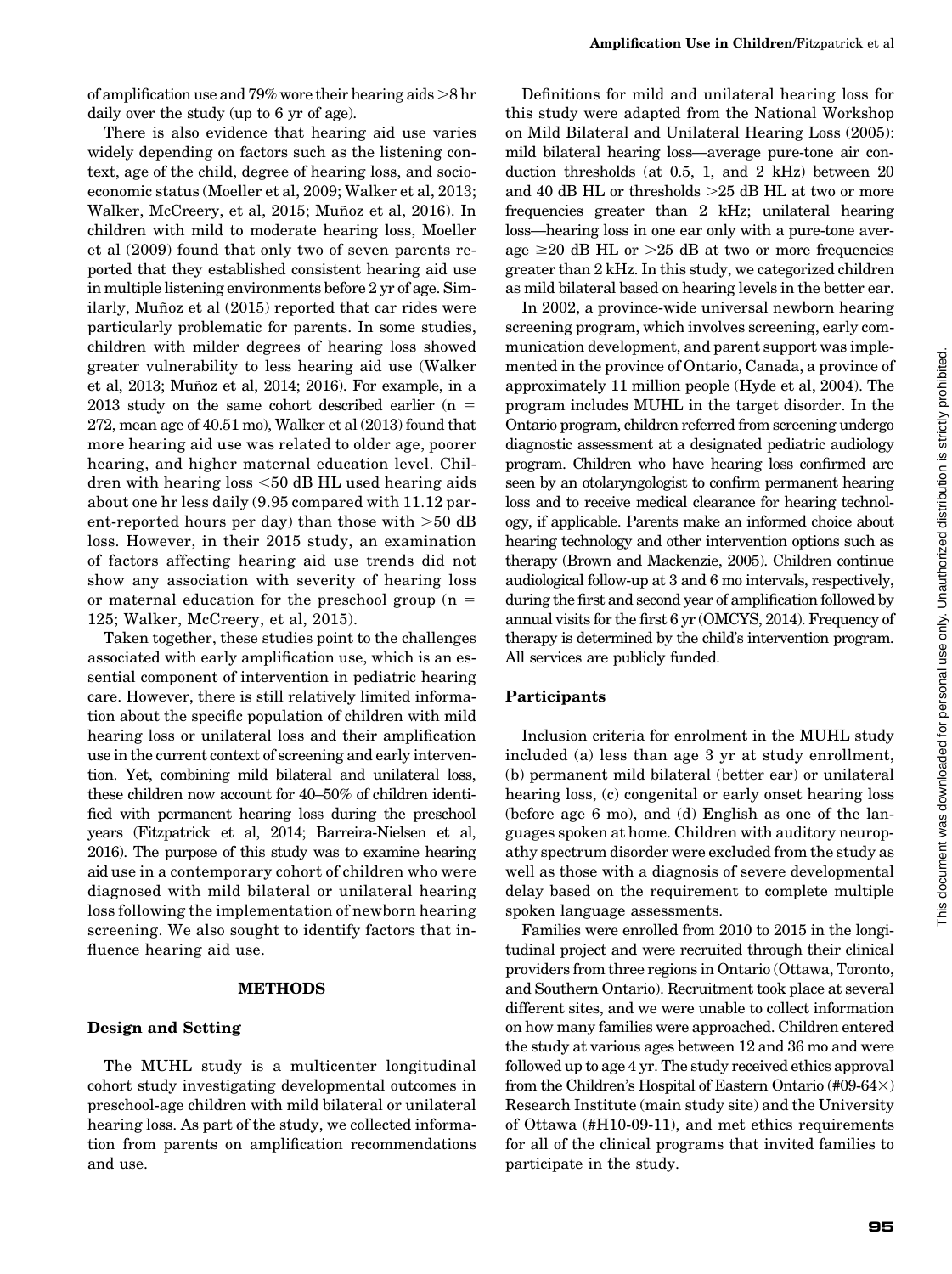## Study Procedures

For this report, our focus is on amplification information collected through parent-completed questionnaires. For the study, baseline characteristics related to the child and family were collected through an intake form at study enrollment. Families were asked to sign a consent form so that details about the diagnosis and degree of hearing loss as well as amplification recommendations and fitting could be collected from the child's audiology program. At enrolment, families were also sent a study-specific intervention questionnaire with questions about amplification recommendations, amplification use, hearing health, and therapy services (Supplemental Appendix S1). This questionnaire was resent to the families at each annual assessment and they were invited to update the information between each assessment. Audiogram information from the child's clinical program was examined to document any change in hearing over the course of the study and to confirm parent reports of recommendations for amplification.

For this part of the study on amplification, data were extracted from the intervention questionnaire related to the section entitled ''Your Child's Amplification,'' which included three questions on amplification recommendations and use (Supplemental Appendix S1). As shown in the questionnaire, parents were specifically asked to report whether their child had amplification recommended (yes, no) and whether it was used (yes, no), and to identify the amount of use by checking one of the four responses provided: all day (all waking hours); most of the time  $(>6$  hr); not often  $(<6$  hr); and never. These categories were somewhat arbitrary and based primarily on the notion that this study involved young early-identified children and that, after accounting for naptime,  $>6$  hr was a reasonable estimate for "most of the time." Data logging information was not captured during the study. For this observational study, no protocol was in place to check or modify the child's hearing instrument(s). As part of the Ontario Infant Hearing Program protocol, children are followed by a designated audiology clinic with trained providers who are required to follow the Infant Hearing Program protocol for fitting and management of amplification (OMCYS, 2014).

Information from parent reports was collapsed into four categories to capture amplification use over the time of the study:

- Consistent use—children with a recommendation for amplification and consistent use (all day, most of the time) over the course of the study.
- Inconsistent use—children with a recommendation for amplification and limited use (not used some of the time, not often used) over the course of the study.
- Not used—children with a recommendation for amplification and not used at all during the study.
- $\bullet$  Not recommended—parents reported no recommendation for amplification.

# Data Analysis

Statistical analysis was performed using SPSS Version 24 (IBM Corporation, Armonk, NY). Baseline characteristics for the participants were summarized with descriptive statistics and included frequency counts as well as means and standard deviations or medians and interquartile ranges, as appropriate.

Parents' report of amplification use during the study was first examined descriptively and categorized according to parent questionnaire responses into one of four categories: consistent use, inconsistent use, not used, or not recommended. We also explored descriptively the pattern of hearing aid use for children who had at least two completed questionnaires  $(n =$ 58) to monitor any change in hearing aid use.

Using logistic regression, we estimated the association between child or family factors and amplification use. For this analysis, the response categories for those with hearing aids recommended were first collapsed into two broader options, (a) most or all day use (category 1 as described earlier) and (b) little or no use (categories 2, 3 described earlier). Univariate analyses were first carried out to examine the association between hearing aid use and the following variables: laterality (bilateral versus unilateral), sex, type of hearing loss (sensorineural or permanent conductive), age at diagnosis  $(< 6, 6)$  $\geq 6$  mo), maternal education, and home language. Because of their association with the variable of interest, laterality, sex, and maternal education were entered into the regression model. This number of predictors should allow for the estimation of a valid model (Peduzzi et al, 1996). Using  $\chi^2$  analysis, we also explored whether there was an association between degree of hearing loss in the worse ear (mild versus  $>$ mild) for the bilateral group and in the impaired ear (mild versus  $\geq$ mild) in the unilateral group and having amplification recommended or not. Significance was accepted at the  $p =$ 0.05 level and all p-values were two-sided.

## RESULTS

## Clinical Characteristics of Participants

The results reported in the later paragraphsare based on a total of 184 (83.6%) questionnaires received over the course of the study for the 69 children (36 boys and 33 girls) in the study. Based on age at enrolment, a total of 220 questionnaires would have been expected. However, eight families withdrew before study end (12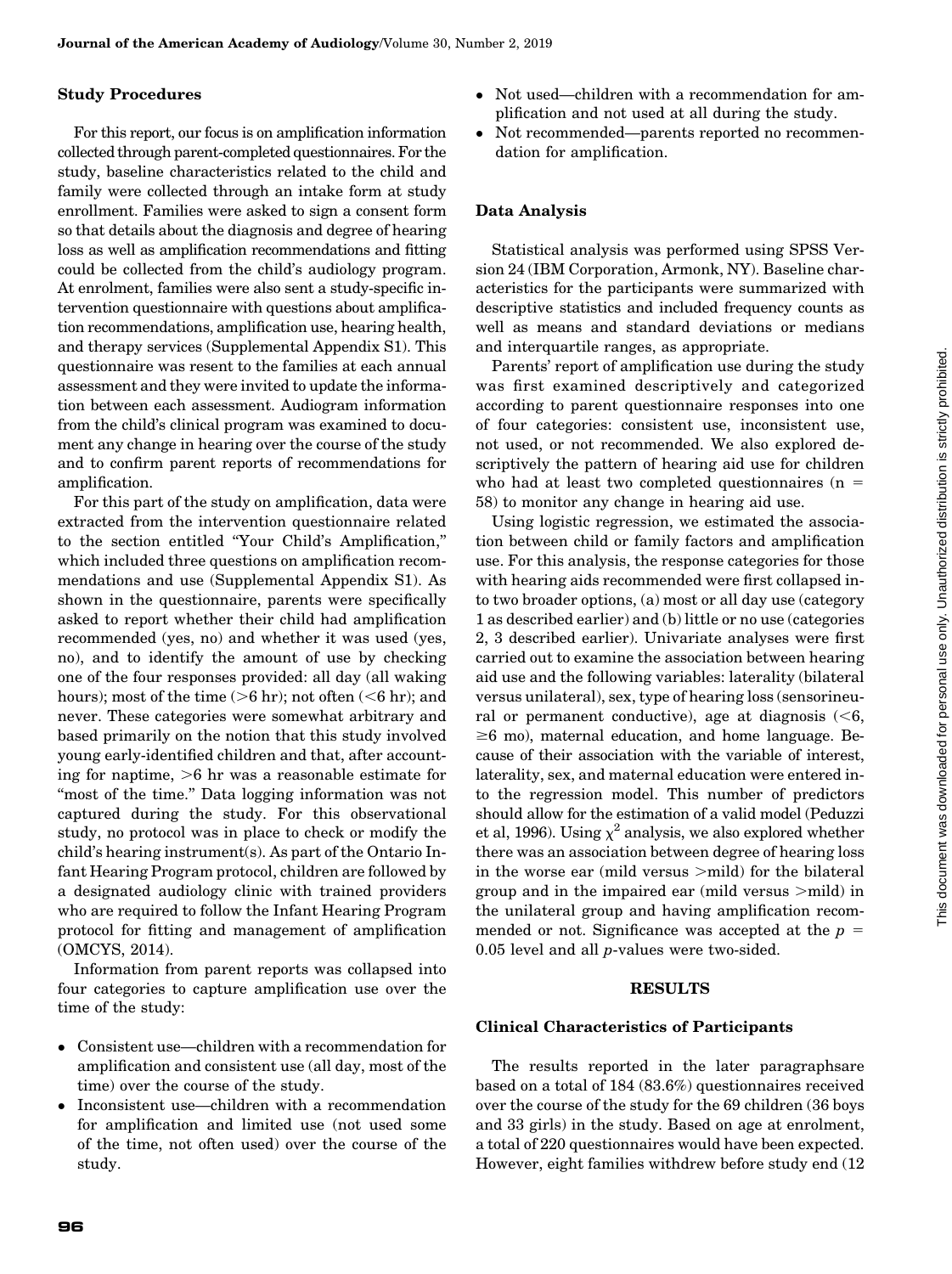questionnaires), seven children were younger than 48 mo at study end (nine questionnaires), and 15 other questionnaires were not returned at annual follow-up, thus 83.6% (184 of 220) of the possible questionnaires were received. A total of 11 parents provided one questionnaire, 18—two questionnaires, 23—three questionnaires, and 17—four questionnaires. In addition, a total of 153 audiology reports were received with at least one report for each child.

Detailed clinical characteristics of the children are reported in Table 1 for the full group as well as individually according to mild bilateral or unilateral loss. The sample consisted of 38 (55.1%) children with unilateral and 31 (44.9%) with bilateral hearing loss at initial diagnosis. The families who agreed to participate in the study tended to have completed postsecondary education; mean maternal education level was 17.4 yr (standard deviation  $= 3.5$ ). As shown, this was an early-identified cohort with 91.3% (63 of 69) of children having undergone screening. Children were identified at a median age of 3.6 (interquartile range  $[IQR] = 2.4, 5.7$ ) mo. The majority of the children  $(85.5\%, n = 59)$  presented with congenital loss and an additional four (5.8%) children had known early onset hearing loss (before age 6 mo). A total of  $75.4\%$  (n = 52) had sensorineural loss. The relatively large number of children with permanent conductive loss  $(24.6\%, n = 17)$  is consistent with ear, nose, and throat malformations (microtia and atresia) as the single largest known etiology, accounting for 21.7% of known etiologies. Of the 38 children

| Characteristics                                          | Unilateral HL     | Mild Bilateral HL   | All               |
|----------------------------------------------------------|-------------------|---------------------|-------------------|
| N                                                        | 38                | 31                  | 69                |
| Sex (male %)                                             | 23 (60.5%)        | 13 (41.9%)          | 36 (52.2%)        |
| Maternal education, # yr, mean (standard deviation)*     | 17.2(3.4)         | 17.7(3.6)           | 17.4(3.5)         |
| Screening status                                         |                   |                     |                   |
| Screened                                                 | 35 (92.1%)        | 28 (90.3%)          | 63 (91.3%)        |
| Not screened or unknown status                           | 3(7.9%)           | 3(9.7%)             | 6(8.7%)           |
| Age confirmation, mo, median (IQR)                       | $3.4$ (2.0, 5.5)  | 3.6(2.7, 5.9)       | 3.6(2.4, 5.7)     |
| Age enrolment, mo, median (IQR)                          | 14.2 (9.0, 26.4)  | 19.3 (10.8, 28.1)   | 16.5 (9.5, 26.8)  |
| Age final assessment, mo, median (IQR)                   | 47.8 (38.8, 48.5) | 48.1 (47.2, 49.3)   | 48.0 (46.2, 48.6) |
| Onset of hearing loss, n (%)                             |                   |                     |                   |
| Congenital                                               | 35 (92.1%)        | 24 (77.4%)          | 59 (85.5%)        |
| Early onset $(<$ 6 mo)                                   | $\Omega$          | 4(12.9%)            | 4(5.8%)           |
| Late onset $(>6$ mo)                                     | 2(5.3%)           | $1(3.2\%)$          | 3(4.3%)           |
| Unknown                                                  | 1(2.6%)           | 2(6.5%)             | 3(4.3%)           |
| Type of hearing loss, n (%)                              |                   |                     |                   |
| Sensorineural                                            | 24 (63.2%)        | 28 (90.3%)          | 52 (75.4%)        |
| Conductive                                               | 14 (36.8%)        | 3(9.7%)             | 17 (24.6%)        |
| Etiology known                                           |                   |                     |                   |
| Neonatal intensive care unit                             | 2(5.3%)           | 0                   | 2(2.9%)           |
| Hereditary/genetic                                       | 2(5.3%)           | 6(19.4%)            | 8(11.6%)          |
| Syndromes                                                | 1(2.6%)           | 2(6.5%)             | 3(4.3%)           |
| <b>ENT</b> malformations                                 | 13 (34.2%)        | 2(6.5%)             | 15 (21.7%)        |
| Cytomegalovirus                                          | 1(2.6%)           | $1(3.2\%)$          | 2(2.9%)           |
| Etiology unknown                                         | 19 (50.0%)        | 20 (64.5%)          | 39 (56.5%)        |
| Degree of hearing loss at diagnosis (impaired/worse ear) |                   |                     |                   |
| High frequencyt                                          | $\mathbf 0$       | 5(16.1%)            | 5(7.2%)           |
| Mild (20-40 dB HL)                                       | 3(7.9%)           | 19 (61.3%)          | 22 (31.9%)        |
| Moderate (41-55 dB HL)                                   | 7(18.4%)          | 4(12.9%)            | 11 (15.9%)        |
| Moderately severe (56-70 dB HL)                          | 13 (34.2%)        | 3(9.7%)             | 16 (23.2%)        |
| Severe (71-90 dB HL)                                     | 11 (28.9%)        | 0                   | 11 (15.9%)        |
| Profound (>90 dB HL)                                     | 4(10.5%)          | 0                   | 4(5.8%)           |
| Age rec amplif, mo, median (IQR):                        | $6.7$ (4.6, 30.0) | $4.9$ $(3.2, 14.9)$ | $6.5$ (3.6, 21.2) |
| Age fitting amplif, mo, median (IQR)§                    | 12.2 (7.2, 29.9)  | 10.5(5.2, 21.7)     | 10.9 (6.0, 22.1)  |

 $amplit = amplification$ ; ENT = ear nose throat (anomalies included atresia and microtia); HL = hearing loss; rec = recommendation. \*Not reported by three families.

 $\dagger$ Defined as  $\geq$ 25 dB HL at  $\geq$ 2 frequencies above 2 kHz.

‡Age was available for 27 of 30 children with unilateral hearing loss and for 27 of 29 with mild bilateral loss who received amplification recommendations.

§Age of fitting was available for 21 of 26 children with unilateral hearing loss and for 25 of 27 with mild bilateral loss.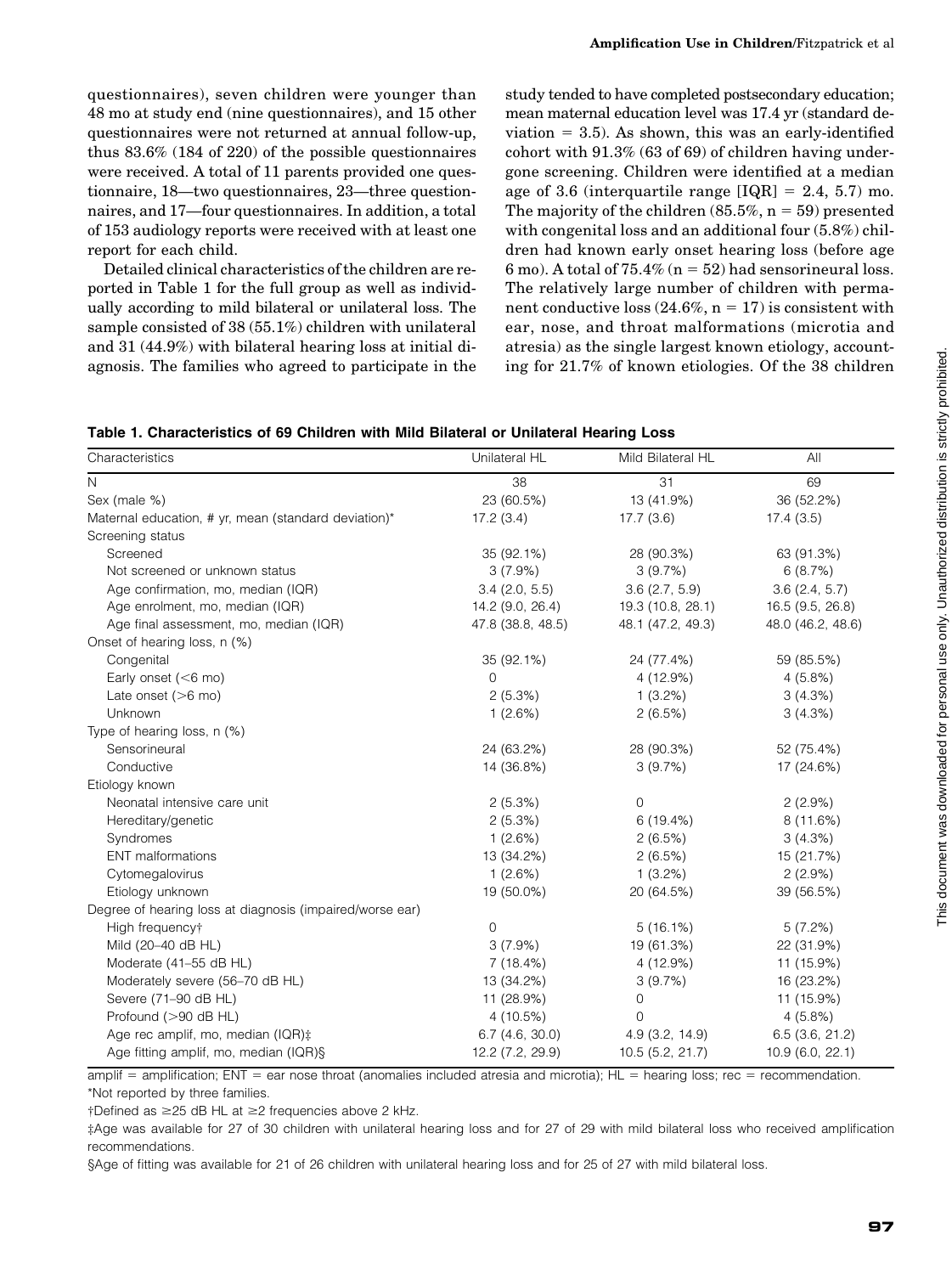with unilateral loss,  $23(60.5\%)$  had  $\lt 70$  dB loss in the impaired ear at diagnosis, whereas 15 (39.5%) presented with severe or profound loss. For the 31 children with bilateral loss, degree of hearing loss in the worse ear at diagnosis ranged from high frequency only to  $<$ 70 dB, with the majority presenting with mild  $loss (61.3%, n = 19)$ . Based on audiological reports, six children showed deterioration in hearing at some point during the study.

# Overall Amplification Use

Figure 1 shows an overall summary of amplification recommendations and use for children with bilateral and unilateral hearing loss. Overall, 59 of the 69 children (85.5%) received a recommendation for amplification based on parent and audiologist reports at diagnosis or during the study. This included 30 of 38 (79.0%) children with unilateral loss and 29 of 31 (93.6%) with bilateral loss. Amplification was recommended at an early age at a median of 6.5 mo ( $IQR =$ 3.6, 21.2). A total of 53 (89.8%) of the children who received a recommendation were fitted with amplification (one with frequency modulation system only) at a median age of 10.9 (6.0, 22.1) mo. Parents of an additional six children with recommendations for amplification reported that they did not acquire it.

Overall, 39 (66.1%) of the 59 children who received amplification recommendations acquired and achieved consistent use in the preschool years, whereas the remaining 20 (33.9%) had inconsistent use  $(n = 7)$  or did not use or acquire amplification at all  $(n = 13)$ . A substantially larger proportion of children with mild bilateral loss (25 of the 29, 86.2%), who had amplification recommended, used it consistently compared with 14 of the 30 (46.6%) of those with unilateral loss. Although

recommended, amplification was not used at all by 11 of the 38 children (28.9%) with unilateral loss and 2 of the 29 (6.9%) with bilateral loss.

## Trends in Amplification Use

We qualitatively examined trends in hearing aid use over time for 58 children whose parents provided at least two questionnaires. By the study end, 36 (62.1%) of these had achieved consistent use and the remaining 22 (37.9%) continued to show inconsistent or no use based on parent report. In the consistent use group, as shown in Figure 2, increases in amplification use were seen over time for 8 of the 36 (22.2%) children. These were eight children whose parents, at the start of the study (first questionnaire), reported no use  $(n = 3)$  or not often used  $(n = 5)$ . In the inconsistent use group, only one parent reported a change in use over time, decreasing from most of the time at 24 mo of age to not often at age 36 and 48 mo. Similarly, in those who had no amplification use by the study end, no changes were observed over time except for one child who showed variation across four questionnaires, moving from "not used" to "most of the time" to "not often" to "not used."

# Factors Affecting Amplification Use

There was no significant difference in consistency of amplification use based on sex (odds ratio  $[OR] = 0.52$ ;  $95\%$  confidence interval [CI] = 0.15, 1.75) or maternal education (OR = 1.18; 95% CI = 0.76, 1.84). However, compared with children with unilateral hearing loss, those with bilateral loss were more likely to use amplification consistently, that is, they had 6.75 times the odds of consistent use  $(OR = 6.75; 95\% \text{ CI} = 1.84, 24.8).$ 



Figure 1. Amplification recommendations and use for 69 children based on parent report.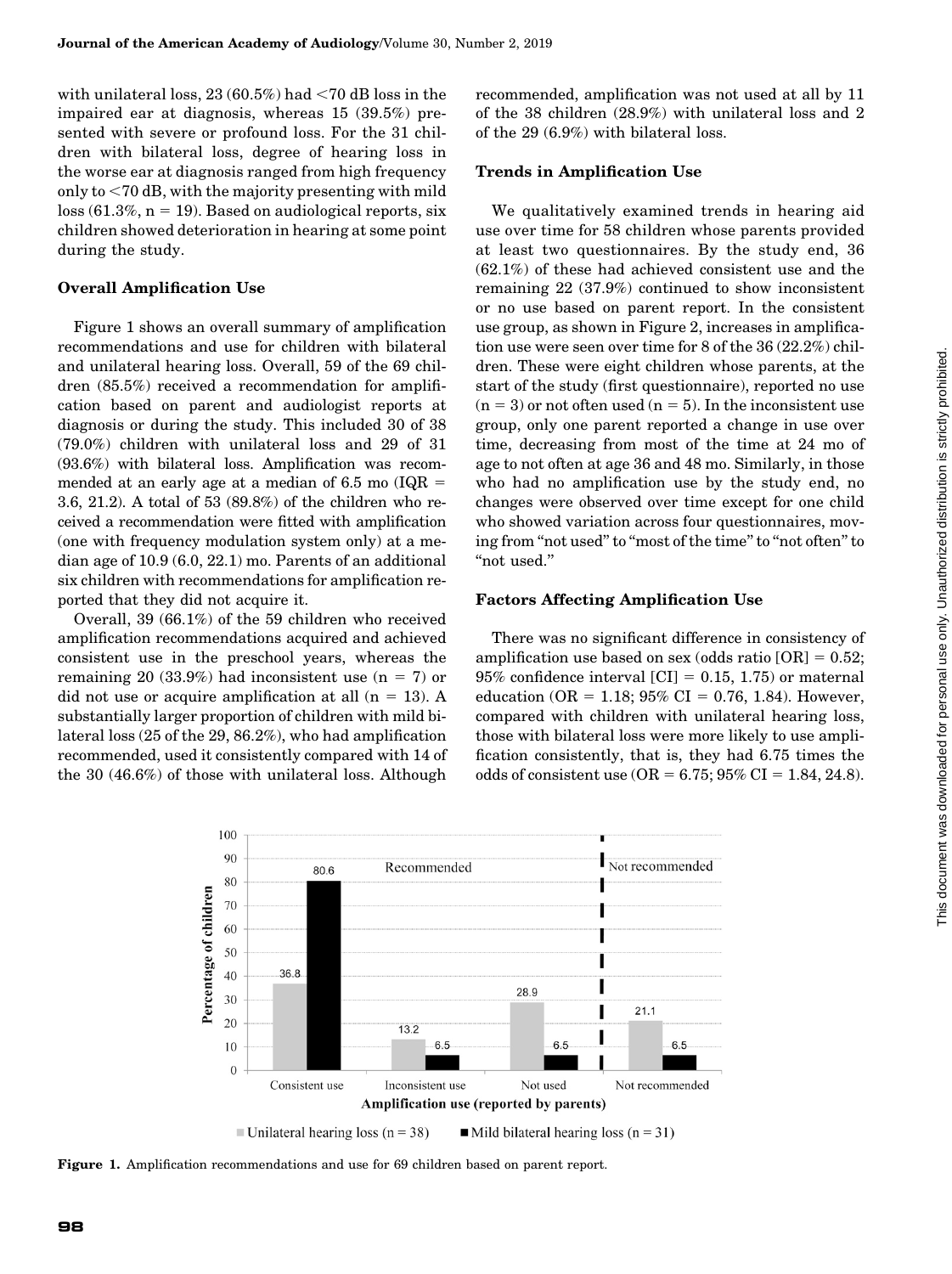

**Figure 2.** Change in amplification use from initial to last parent report for children who achieved consistent use  $(n = 36)$ .

We also explored the effect of degree of hearing in the worse ear related to hearing aid use for the 31 children with mild bilateral loss because poorer hearing in the worse ear was associated with hearing aid recommendations in our previous research (Fitzpatrick et al, 2010; 2014). There was, however, no significant association with degree of hearing loss ( $p = 0.38$ ) in the present study. An exploration of the association between having amplification recommended (yes, no) and degree of hearing loss in the worse ear (mild bilateral group) or degree in the impaired ear (unilateral loss group) showed no significant difference for either group (Fisher's exact test:  $p = 1.0$  for both groups).

#### DISCUSSION

Early identification of large numbers of children with MUHL is a relatively recent consequence of the widespread implementation of newborn screening programs. Our findings showed that clinicians overwhelmingly recommended amplification for these children regardless of degree or laterality of hearing loss, with 85.5% of all children receiving recommendations for amplification by the end of our study. Furthermore, on average, amplification was recommended for these early-identified children at much earlier ages (on average 6.5 mo of age) than previously documented (Durieux-Smith et al, 2008; Fitzpatrick et al, 2014). However, 1 in 5 children with unilateral hearing loss did not have any type of amplification prescribed compared with just 1 in 15 of children with mild bilateral loss. Although amplification was widely recommended, just two-thirds of parents reported that consistent use had been established in the preschool years. The problem was particularly concerning for children with unilateral loss because although amplification was recommended for  $79\%$ ,  $\leq 50\%$  (14 of 30) achieved consistent device use. More than one-third of those with unilateral loss, who had received recommendations for amplification, reported not having acquired or used a hearing instrument. By contrast, the majority (86.2%, 25 of 29) of children in the bilateral group consistently used their amplification and only two families reported total nonuse. An examination of trends in use for all children suggested that most of the parents either adopted amplification and used it from the beginning or achieved little or no use over time. For most children, there was little increase or decrease in the amount of use reported across the study period.

This study adds to the growing body of knowledge (Martin et al, 2005; Moeller et al, 2009; Walker et al, 2013; Muñoz and Hill, 2015; Muñoz et al, 2015; Walker, McCreery, et al, 2015) that has brought greater awareness to the challenges for families in establishing early amplification use. Of particular importance, this study adds information specific to an early-identified cohort of children with minimal hearing loss. Comparison with other studies is somewhat challenging as there are variations in definitions/cut-points used to define consistency of use. Our overall study results, with one-third of children showing inconsistent or no amplification use, are similar to those of Muñoz et al  $(2015)$  where 31% of parents of 37 children (unilateral and bilateral mild-to-severe loss) reported  $<$ 5 hr of daily hearing aid use. It is noteworthy that parent-reported use for children with "minimal" losses in our study was remarkably similar to those for children across the spectrum of hearing loss. Interestingly, in contrast to our findings, Muñoz et al  $(2014)$  found that children (age = 7 mo to 6 yr) with unilateral loss  $(n = 7)$  used their hearing aid more hours than those with mild loss in the better ear  $(n = 10)$ .

Although Walker et al (2013) and Walker, McCreery, et al (2015) found higher parent-reported hearing aid use overall (approximately 10 hr daily) than the aforementioned studies, children with  $<$ 50 dB loss used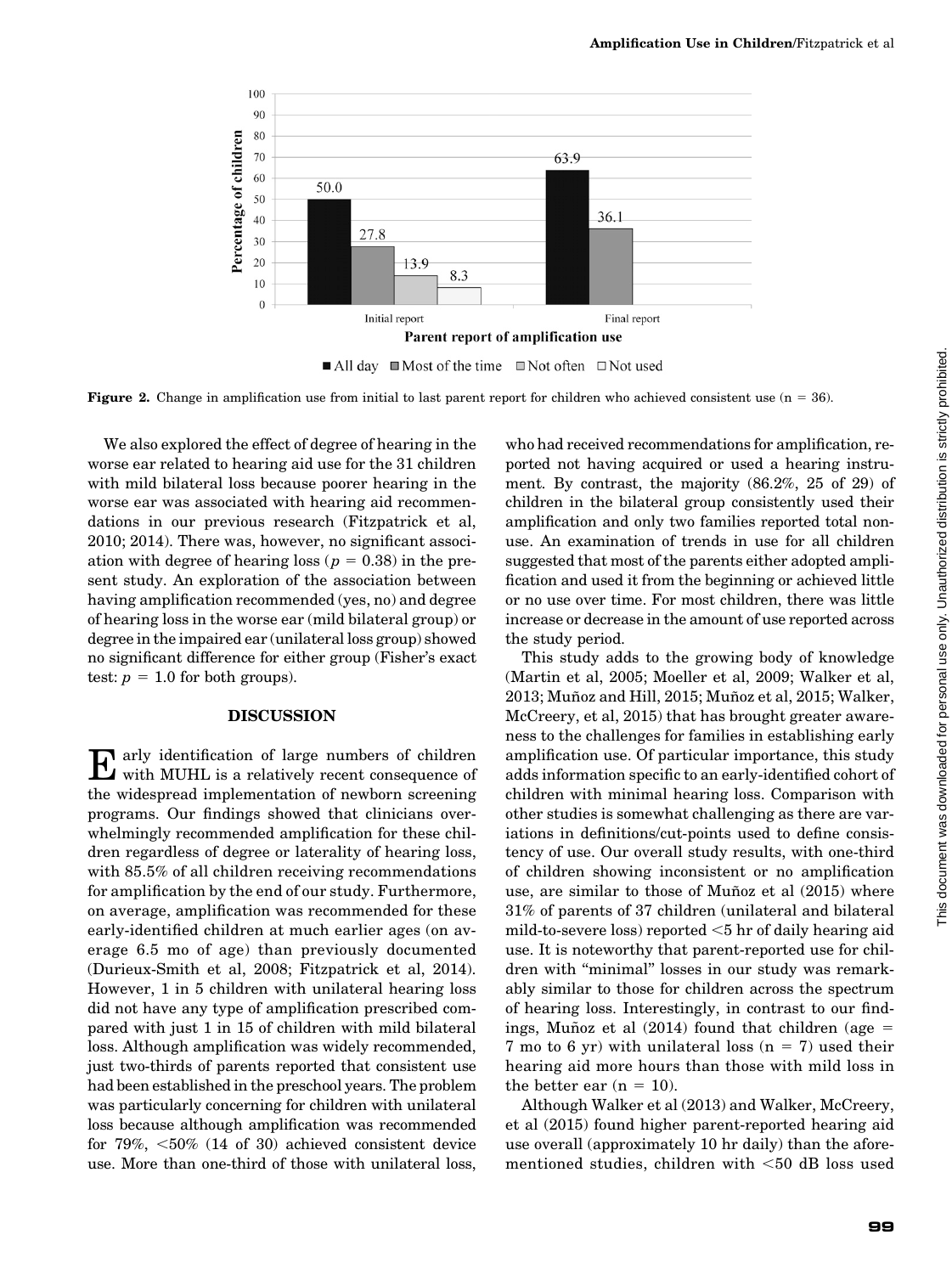amplification less consistently. In previous research, we found that greater degree of hearing loss in the worse ear for children with bilateral loss was related to audiologists' decisions to amplify (Fitzpatrick et al, 2010; 2014). However, in the present study, we did not find that having greater than mild loss in the worse ear affected consistency of use for the 31 children with bilateral loss. It is possible that the younger age of children in this study and, therefore, shorter time with hearing aids may have contributed to these different findings. Another possibility is that clinical practices including counseling have changed and that audiologists strongly encourage parents to use their child's hearing aids regardless of degree of hearing loss. Amplification was recommended for a larger proportion of children and with a shorter gap between diagnosis and fitting than we have documented in previous research with older identified children (Fitzpatrick et al, 2010; 2014).

Our findings are also aligned with those of Moeller et al (2009) who reported hearing aid use to be highly variable in early-identified children with mild to moderately severe hearing loss. Our findings did not, however, concur with these investigators' results that on average, amplification use became more consistent during the second year of life. Walker, McCreery, et al (2015), who collected information on use from both parent report and data logging values, also found that most of the 290 children with bilateral mild-to-severe hearing loss increased use over time, although a minority also decreased use. Likewise, Muñoz et al (2014) also reported that hearing aid use increased with age (age  $= 7$  mo to 7 yr) as well as with more severe hearing loss. For most of the children, we did not observe a change in the pattern of use over the course of our study, but these children had only reached a maximum age of 48 mo by the end of the study.

It is important to note that our study population was different from that described in the reports mentioned earlier as we included only children with mild bilateral or unilateral hearing loss. It is possible that the auditory benefits of hearing aids are not as readily observable in these children's spoken language acquisition and auditory behavior (Walker, Holte, et al, 2015). Most families who reported use may be those who simply ''buy in'' from the beginning. Indeed, interviews reported in a previous study with a subset of 20 families from our study (Fitzpatrick et al, 2016) revealed that decisionmaking and using hearing aids was one of the most confusing experiences for families. Walker, McCreery, et al (2015) found that maternal education influenced trends in hearing aid use. In our study, we did not detect any significant relationship between maternal education and parent report of amplification use. However, the small sample size and the fact that most mothers were university educated may have precluded this finding. Population-based studies that examine use in children across a broader spectrum of sociodemographic status may be able to shed light on the association between hearing aid use and parenteducation level.

Considered in the context of reports on large datasets for children across the spectrum of hearing loss, which showed that  $40\%$  of children used hearing aids  $<40\%$  of the time (Jones and Launer, 2011; Jones and Feilner, 2013), our results may at first appear encouraging. Based on parent report, two-thirds of these young children with mild bilateral hearing loss used amplification  $>6$  hr per day. However, as reported by Walker et all (2013), data logging showed that parents seriously underestimated the actual amount of use. Walker, Holte, et al (2015) concluded that improved audibility through full-time or part-time hearing aid use was associated with better language scores for 38 children (assessed at age 5 or 7 yr) with bilateral slight or mild loss. It is difficult to directly compare our results on amplification use to this study for several reasons. First, we used different cutoffs to categorize children. The Walker, Holte, et al (2015) study showed that about a third (37%) of children achieved full-time use, but they used a cutoff of  $>8.7$  hr, whereas we categorized consistent use as  $>6$  hr use. Furthermore, their documentation of hearing aid use was based mostly on data logging measures, and we depended solely on parent report. Finally, our study was focused on early-identified children (median age of 3.6 mo). By contrast, 15 of 38 children in the Walker, Holte, et al (2015) study were late-identified at an average age of 45.5 mo. Both these studies suggest that audiologists recommended amplification for these children, based on the assumption or measurement of improved audibility. This work, therefore, continues to point to the need for parent support in helping them to understand the need for hearing aids and for establishing consistent use with their young children.

A strength of our study is that it provides information on a large group of early-identified children with minimal loss followed prospectively over several years. It is also an advantage that children were serviced in different clinical centers within the same province; therefore, providing a broader representation of this clinical population. However, like other longitudinal studies of this type, which require voluntary and long-term commitment, our research tends to be biased toward families of higher socioeconomic status. Therefore, the findings may not be as readily applicable to families from more diverse socioeconomic backgrounds.

The study is limited to a broad parent report of hearing aid use as we did not collect parent report details on hearing aid use across specific environments such as in the car, in playgroups and in daycare settings. Furthermore, no comparative objective measurement of amplification use is available as data logging information was not collected because the study protocol was planned before widespread availability and application of this option. Previous studies have reported high (0.76)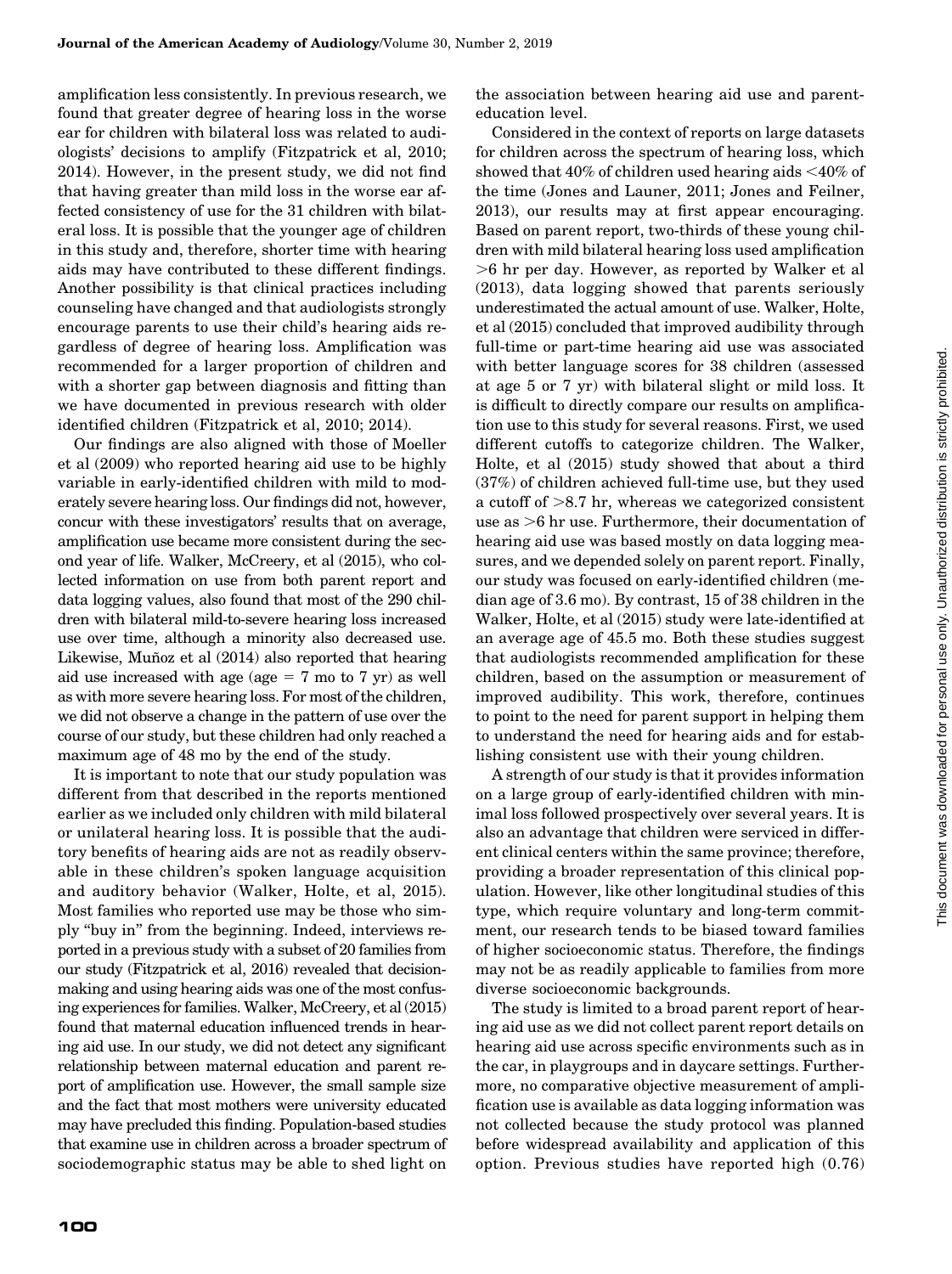correlations between data logging and parent report (Walker et al, 2013; Walker, McCreery, et al, 2015), although 84% of parents overestimated use by an average of  $>2.3-2.6$  hr (Walker, McCreery, et al, 2015). This finding suggests that parent report of use is a reasonably reliable measure despite overestimation of the actual amount of time hearing instruments are worn. Our MUHL study was an observational study whose primary purpose was to examine auditory and communication development outcomes in early-identified children. We did not collect information on the quality of hearing aid fitting or care. As noted previously, all children with amplification were required to be followed according to protocols established by the publicly funded provincial program (OMCYS, 2014).

The relatively few changes observed over time for children suggest that most parents, either adopted amplification and used it consistently from the beginning or simply did not understand or otherwise ''buy into'' the need for amplification. We were not able to collect sufficient reliable information about the type and amount of intervention to glean insights into whether therapy or particular audiological support early in the intervention process influenced parents' decisions to use the prescribed amplification. Further research could help determine whether greater investment from audiology and early intervention programs in supporting parents to use the amplification could make a difference. At a minimum, our research suggests that the majority of parents are unlikely to change their habits related to amplification practices over time. This finding connects with our previous qualitative research with a subset of parents from this study who shared their misunderstandings and ambivalent feelings about the benefits of amplification (Fitzpatrick et al, 2016), and are consistent with findings reported from other research with parents (McCracken et al, 2008; Muñoz et al, 2014). Taken together, these results suggest that when amplification is prescribed, an upfront investment may be worthwhile. In particular, our study suggests that parents of children with unilateral hearing loss require considerable support to use amplification as one-third (11 of 30) did not acquire or use amplification despite the audiological recommendation. When combined with inconsistent use, this means that more than half of the children with unilateral loss did not achieve ongoing use of their recommended amplification.

Given the apparent amount of time invested in managing these children, future research specifically geared toward achieving a better understanding of the benefits and costs of amplification and how to support families in their use of devices seems warranted. As pointed out by Moeller et al (2009), improved understanding of the factors that present challenges for hearing aid use can help shape the type of information and guidance provided to parents. Given that up to 40–50%

of young children are now first identified with minimal loss and prescribed amplification, it seems that investing in improving our understanding specifically of factors affecting these families' ability to use amplification would be worthwhile. This is of particular importance as many children may not receive or require regular long-term language intervention sessions like children with more severe loss, whose parents receive ongoing guidance.

#### CONCLUSIONS

**T** his study indicates that audiologists now routinely recommend amplification for children with minimal hearing loss at an early age. However, parent report points to the challenge of establishing consistent amplification use, as only two-thirds of all children and less than half of those with unilateral loss reportedly wore their devices on an ongoing basis. Given that very few children increased amplification use throughout the study, our findings suggest that the groundwork for improving auditory access through amplification needs to be laid at the outset if there is an expectation for auditory benefits from amplification in children with minimal loss, particularly those with unilateral loss. Although many children may not be enrolled in specific spoken language intervention, these results highlight the need for intervention that provides some level of specific parent support to establish amplification use in the early stages of the care process.

Acknowledgments. We are grateful to the families who participated in this research and to the collaborating institutions which provided parents with information about the study, assisted with ethics requirements, and provided audiological information.

#### REFERENCES

American Academy of Audiology (AAA). (2013) Clinical Practice Guidelines: Pediatric Amplification. [http://galster.net/wp-content/](http://galster.net/wp-content/uploads/2013/07/AAA-2013-Pediatric-Amp-Guidelines.pdf) [uploads/2013/07/AAA-2013-Pediatric-Amp-Guidelines.pdf](http://galster.net/wp-content/uploads/2013/07/AAA-2013-Pediatric-Amp-Guidelines.pdf). Accessed January 5, 2017.

Bagatto M, Moodie S, Brown C, Malandrino A, Richert F, Clench D, Scollie S. (2016) Prescribing and verifying hearing aids applying the American Academy of Audiology pediatric amplification guideline: protocols and outcomes from the Ontario Infant Hearing Program. J Am Acad Audiol 27(3):188–203.

Bagatto MP, Tharpe AM. (2014) Decision support guide for hearing aid use in infants and children with minimal/mild bilateral hearing loss. In: Northern J, ed. A Sound Foundation Through Early Amplification 6th International Conference Proceedings. Stafa, Switzerland: Phonak AG.

Barreira-Nielsen C, Fitzpatrick E, Hashem S, Whittingham J, Barrowman N, Aglipay M. (2016) Progressive hearing loss in early childhood. Ear Hear 37(5):e311–e321.

Brown CL, Mackenzie S. (2005) The role of the audiologist and family support worker in the Ontario infant hearing program: a team approach. J Speech Lang Pathol Audiol 29:106–111.